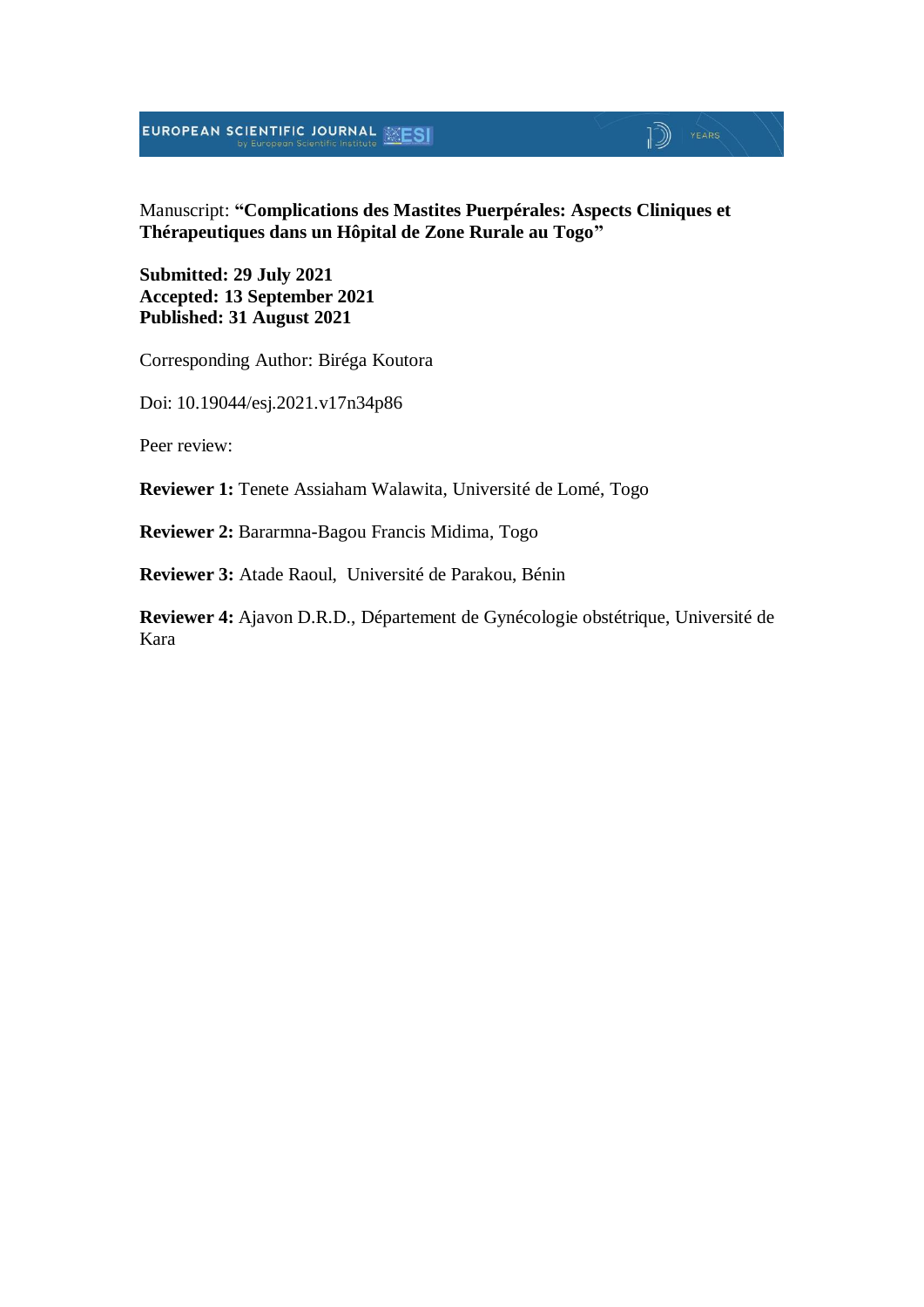This form is designed to summarize the manuscript peer review that you have completed and to ensure that you have considered all appropriate criteria in your review. Your review should provide a clear statement, to the authors and editors, of the modifications necessary before the paper can be published or the specific reasons for rejection.

Please respond within the appointed time so that we can give the authors timely responses and feedback.

NOTE: ESJ promotes peer review procedure based on scientific validity and technical quality of the paper (not perceived the impact). You are also not required to do proofreading of the paper. It could be recommended as part of the revision.

*ESJ editorial office would like to express its special gratitude for your time and efforts. Our editorial team is a substantial reason that stands ESJ out from the crowd!*

| Assiaham<br>Reviewer<br><b>TENETE</b><br>Name:<br>Walawita                                                                               |                                                   |
|------------------------------------------------------------------------------------------------------------------------------------------|---------------------------------------------------|
| University/Country: Université de Lomé/Togo                                                                                              |                                                   |
| Date Manuscript Received: 15/08/2021                                                                                                     | Date Review<br>Submitted:<br>Report<br>17/08/2021 |
| Manuscript Title: Complications des Mastites Puerpérales: Aspects Cliniques et<br>Thérapeutiques dans un Hopital de Zone Rurale au Togo. |                                                   |
| ESJ Manuscript Number: 0831/21                                                                                                           |                                                   |
| You agree your name is revealed to the author of the paper:                                                                              | Yes                                               |
| You approve, your name as a reviewer of this paper, is available in the "review history" of the<br>paper: No                             |                                                   |

You approve, this review report is available in the "review history" of the paper: No

#### **Evaluation Criteria:**

| <i><b>Questions</b></i>                                                    | <b>Rating Result</b><br>[Poor] $1-5$ [Excellent] |
|----------------------------------------------------------------------------|--------------------------------------------------|
| 1. The title is clear and it is adequate to the content of the<br>article. | Δ                                                |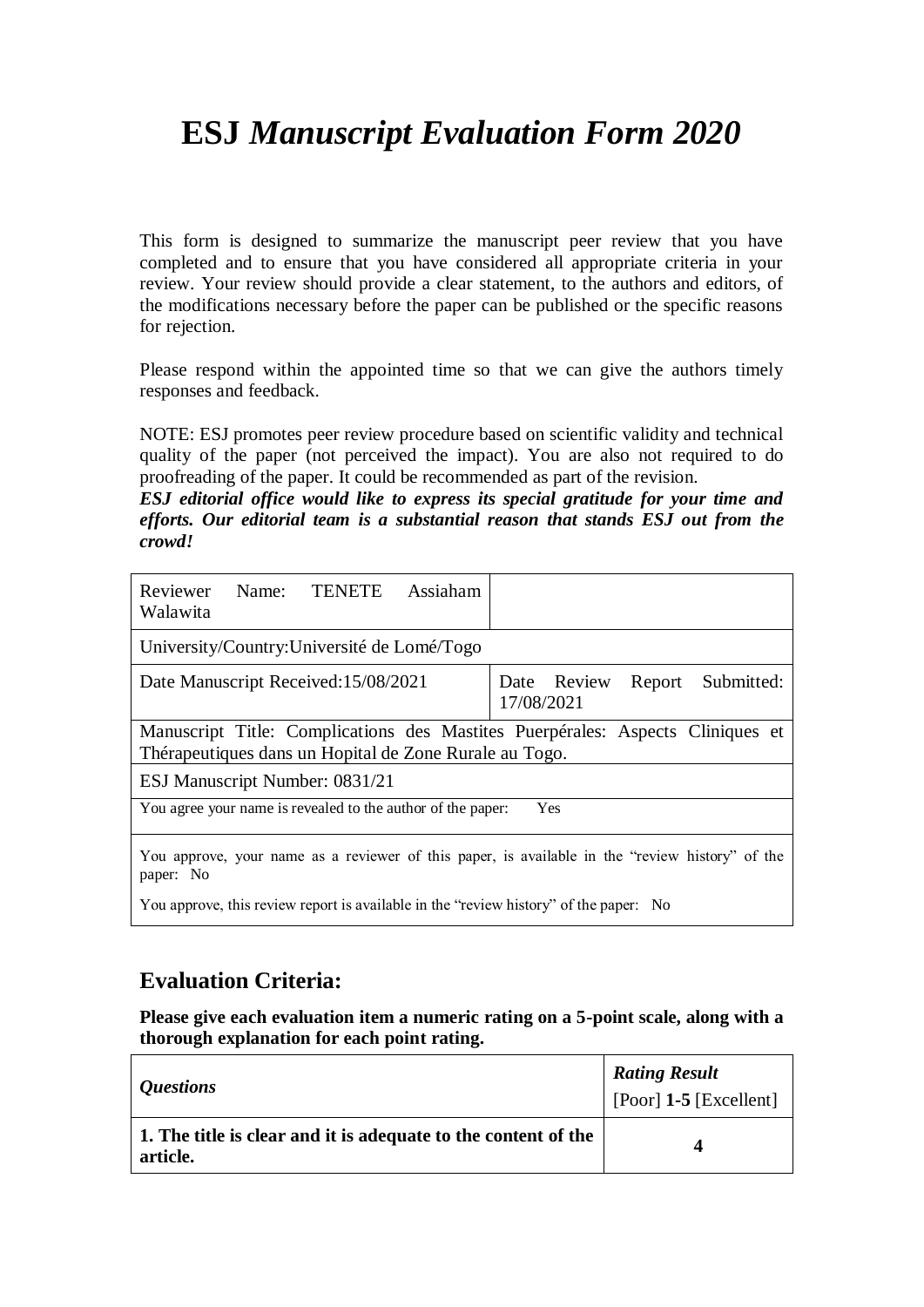| Nous donnons cette note parce que le titre est conforme au contenu de l'article,<br>surtout quant à ce qui concerne la situation de l'hopital et le traitement<br>médicamenteux qui se base sur une antibiothérapie probabiliste specifique des<br>hopitaux en zone rurale                          |                         |
|-----------------------------------------------------------------------------------------------------------------------------------------------------------------------------------------------------------------------------------------------------------------------------------------------------|-------------------------|
| 2. The abstract clearly presents objects, methods and<br>results.                                                                                                                                                                                                                                   | 4                       |
| Le resumé presente bien le but de l'étude, la methodologie et les résultats.                                                                                                                                                                                                                        |                         |
| 3. There are few grammatical errors and spelling<br>mistakes in this article.                                                                                                                                                                                                                       | 4                       |
| Les fautes de grammaire et de vocabulaire sont quasi inexistantes neanmoins nous<br>avons noté une omission de certains determinants dans l'Introduction du document<br>notamment au niveau de la quatrième phrase (complications comme l'abcès,<br>la cellulite et la fasciite nécrosante du sein) |                         |
| 4. The study methods are explained clearly.                                                                                                                                                                                                                                                         | 4                       |
| La méthodologie est Claire                                                                                                                                                                                                                                                                          |                         |
| 5. The results are clear and do not contain errors.                                                                                                                                                                                                                                                 | 5                       |
| Les résultats sont correctes et bien presentés                                                                                                                                                                                                                                                      |                         |
| 6. The conclusions or summary are accurate and<br>supported by the content.                                                                                                                                                                                                                         | 4                       |
| La conclusion et le resumé sont bien faits et resument bien l'article                                                                                                                                                                                                                               |                         |
| 7. The references are comprehensive and appropriate.                                                                                                                                                                                                                                                | $\overline{\mathbf{4}}$ |
| Les references sont adaptées de part leur contenu et assez récentes                                                                                                                                                                                                                                 |                         |

| Accepted, no revision needed               |  |
|--------------------------------------------|--|
| Accepted, minor revision needed            |  |
| Return for major revision and resubmission |  |
| Reject                                     |  |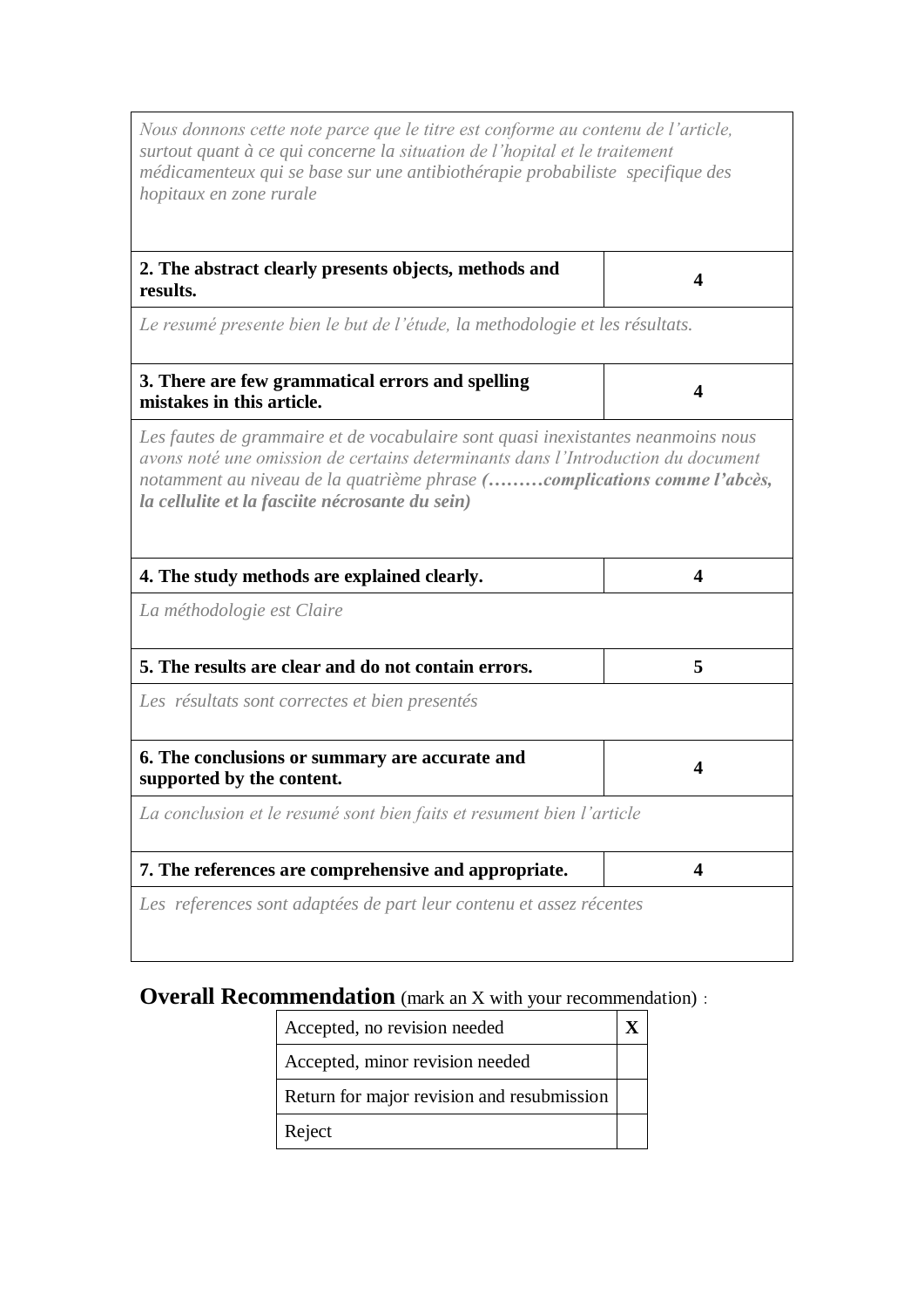**Comments and Suggestions to the Author(s):**

**Dans votre conclusion le volet preventif de la mastite puerpérale n'est pas exhaustif; il consiste également à inhiber la production lactée chez les accouchées ayant perdu leur nouveau nés ou ayant eu des avortements tardifs par différentes méthodes et l'hygiène du mamelon avant et après chaque allaitement entre autre.**

**Dans la prise en charge, la greffe autologue nécessite une main entrainée ou un chirurgien plasticien; dans notre pratique nous avons obtenu une régenerescence spontannée de la peau du sein quoique tardive dèsfois.**

 $\sqrt{ }$   $\sqrt{ }$   $\sqrt{ }$   $\sqrt{ }$   $\sqrt{ }$   $\sqrt{ }$   $\sqrt{ }$   $\sqrt{ }$   $\sqrt{ }$   $\sqrt{ }$   $\sqrt{ }$   $\sqrt{ }$   $\sqrt{ }$   $\sqrt{ }$   $\sqrt{ }$   $\sqrt{ }$   $\sqrt{ }$   $\sqrt{ }$   $\sqrt{ }$   $\sqrt{ }$   $\sqrt{ }$   $\sqrt{ }$   $\sqrt{ }$   $\sqrt{ }$   $\sqrt{ }$   $\sqrt{ }$   $\sqrt{ }$   $\sqrt{ }$   $\sqrt{ }$   $\sqrt{ }$   $\sqrt{ }$   $\sqrt{$ 

EUROPEAN SCIENTIFIC JOURNAL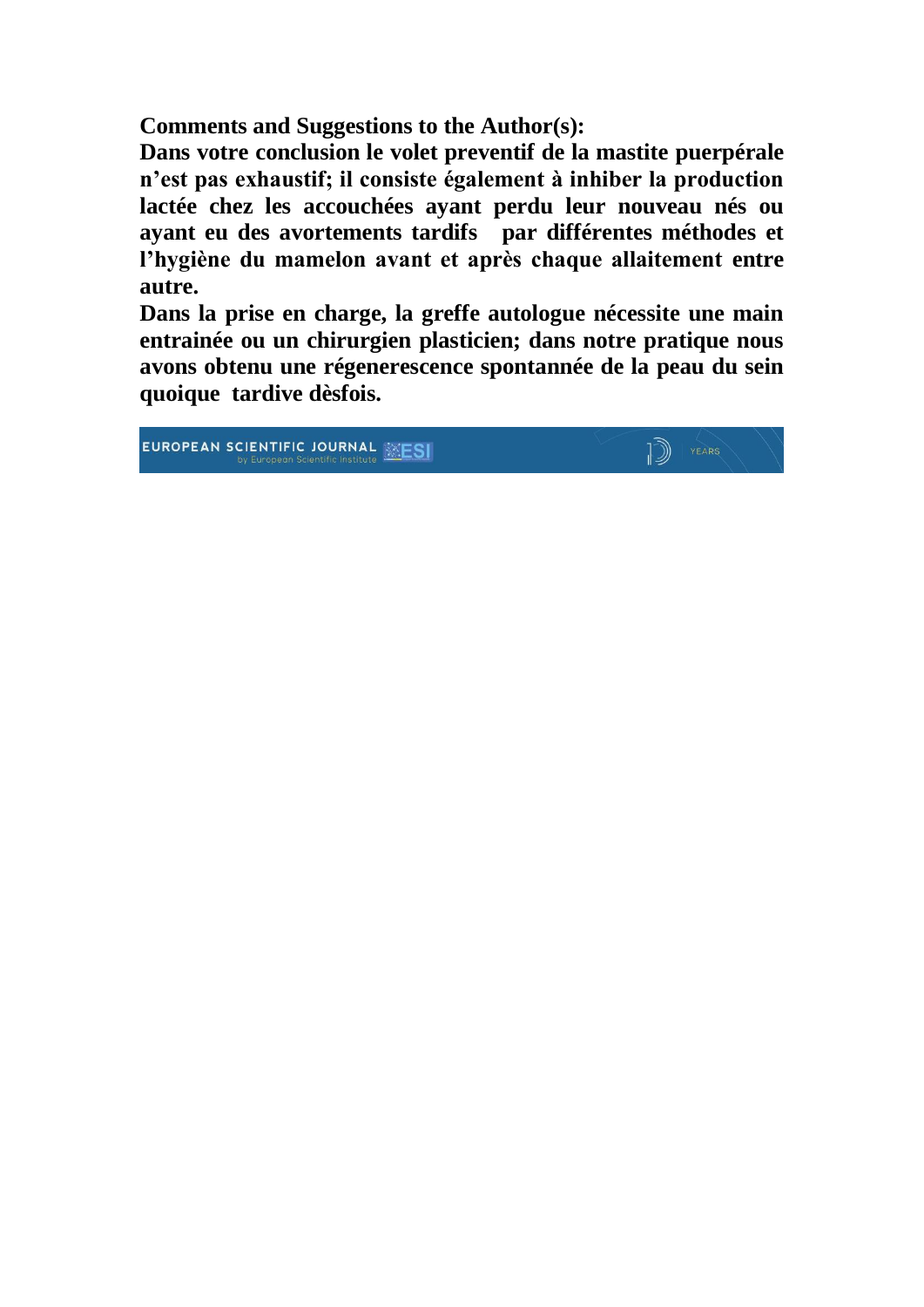This form is designed to summarize the manuscript peer review that you have completed and to ensure that you have considered all appropriate criteria in your review. Your review should provide a clear statement, to the authors and editors, of the modifications necessary before the paper can be published or the specific reasons for rejection.

Please respond within the appointed time so that we can give the authors timely responses and feedback.

NOTE: ESJ promotes peer review procedure based on scientific validity and technical quality of the paper (not perceived the impact). You are also not required to do proofreading of the paper. It could be recommended as part of the revision.

*ESJ editorial office would like to express its special gratitude for your time and efforts. Our editorial team is a substantial reason that stands ESJ out from the crowd!*

| <b>BARARMNA-BAGOU</b><br>Reviewer<br>Name:<br>Francis Midima                                                                              |                                            |  |
|-------------------------------------------------------------------------------------------------------------------------------------------|--------------------------------------------|--|
| University/Country:Togo                                                                                                                   |                                            |  |
| Date Manuscript Received: 6/09/2021                                                                                                       | Date Review Report Submitted:<br>8/09/2021 |  |
| Manuscript Title: Complications des Mastites puérpérales: aspects diagnostics et<br>thérapeutiques dans un Hôpital de zone rurale au Togo |                                            |  |
| ESJ Manuscript Number: 0831/21                                                                                                            |                                            |  |
| You agree your name is revealed to the author of the paper:                                                                               | Yes                                        |  |
| You approve, your name as a reviewer of this paper, is available in the "review history" of the<br>paper: Yes                             |                                            |  |

You approve, this review report is available in the "review history" of the paper: Yes

#### **Evaluation Criteria:**

| <i>Questions</i>                                                           | <b>Rating Result</b><br>[Poor] $1-5$<br>[Excellent] |
|----------------------------------------------------------------------------|-----------------------------------------------------|
| 1. The title is clear and it is adequate to the content of the<br>article. |                                                     |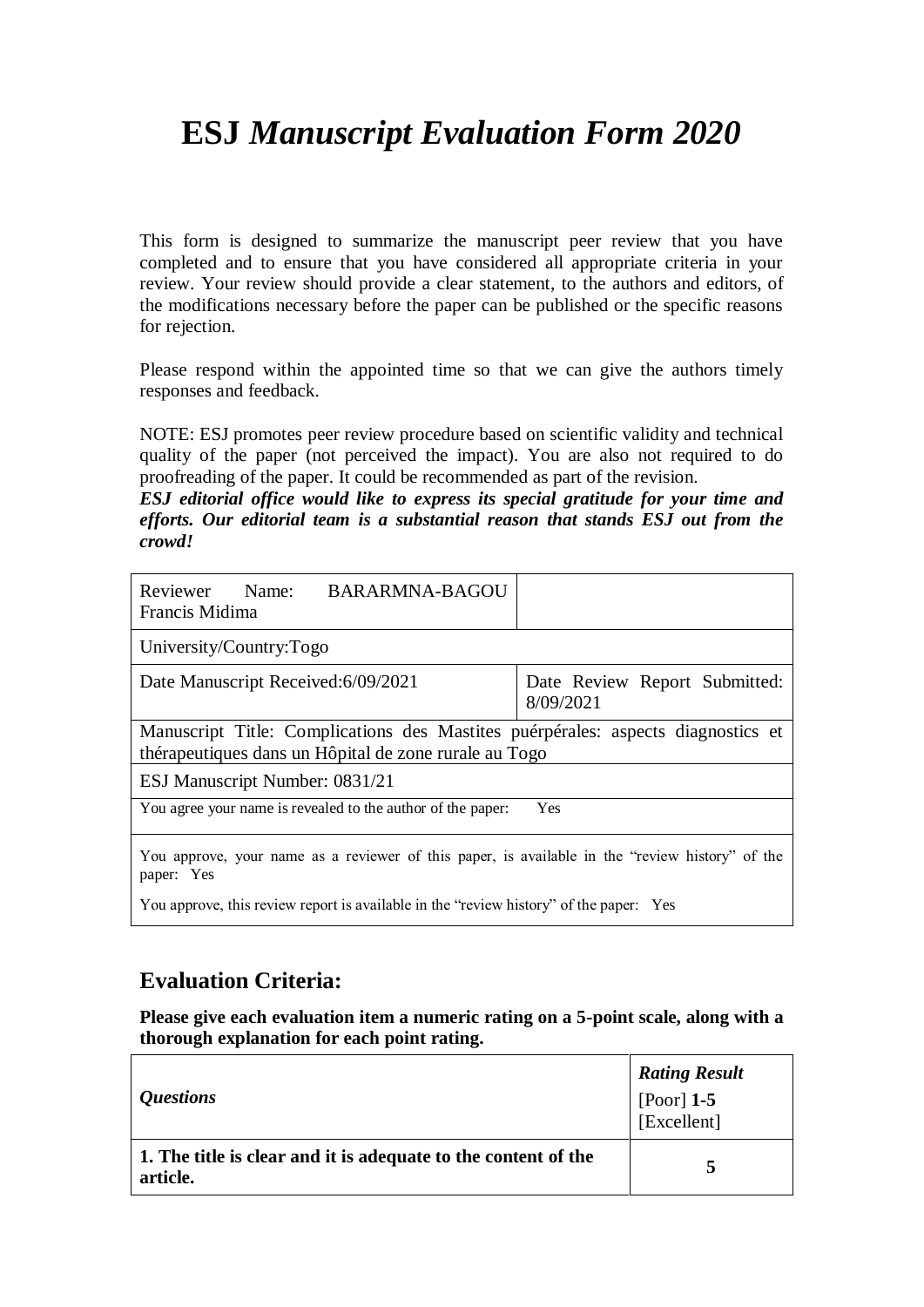| (Please insert your comments)                                                 |   |
|-------------------------------------------------------------------------------|---|
| 2. The abstract clearly presents objects, methods and<br>results.             | 5 |
| (Please insert your comments)                                                 |   |
| 3. There are few grammatical errors and spelling mistakes<br>in this article. | 4 |
| (Please insert your comments)                                                 |   |
| 4. The study methods are explained clearly.                                   | 5 |
| (Please insert your comments)                                                 |   |
| 5. The results are clear and do not contain errors.                           | 5 |
| (Please insert your comments)                                                 |   |
| 6. The conclusions or summary are accurate and supported<br>by the content.   | 5 |
| (Please insert your comments)                                                 |   |
| 7. The references are comprehensive and appropriate.                          | 4 |
| (Please insert your comments)                                                 |   |

| Accepted, no revision needed                          | Yes            |
|-------------------------------------------------------|----------------|
| Accepted, minor revision needed                       | N <sub>0</sub> |
| Return for major revision and resubmission $\vert$ No |                |
| Reject                                                |                |

 $\mathbb{D}$   $\mathbb{P}$   $\mathbb{P}$   $\mathbb{P}$   $\mathbb{P}$   $\mathbb{P}$   $\mathbb{P}$   $\mathbb{P}$   $\mathbb{P}$   $\mathbb{P}$   $\mathbb{P}$   $\mathbb{P}$   $\mathbb{P}$   $\mathbb{P}$   $\mathbb{P}$   $\mathbb{P}$   $\mathbb{P}$   $\mathbb{P}$   $\mathbb{P}$   $\mathbb{P}$   $\mathbb{P}$   $\mathbb{P}$   $\mathbb{P}$   $\mathbb{P}$   $\mathbb{$ 

**Comments and Suggestions to the Author(s):**

**EUROPEAN SCIENTIFIC JOURNAL SESI**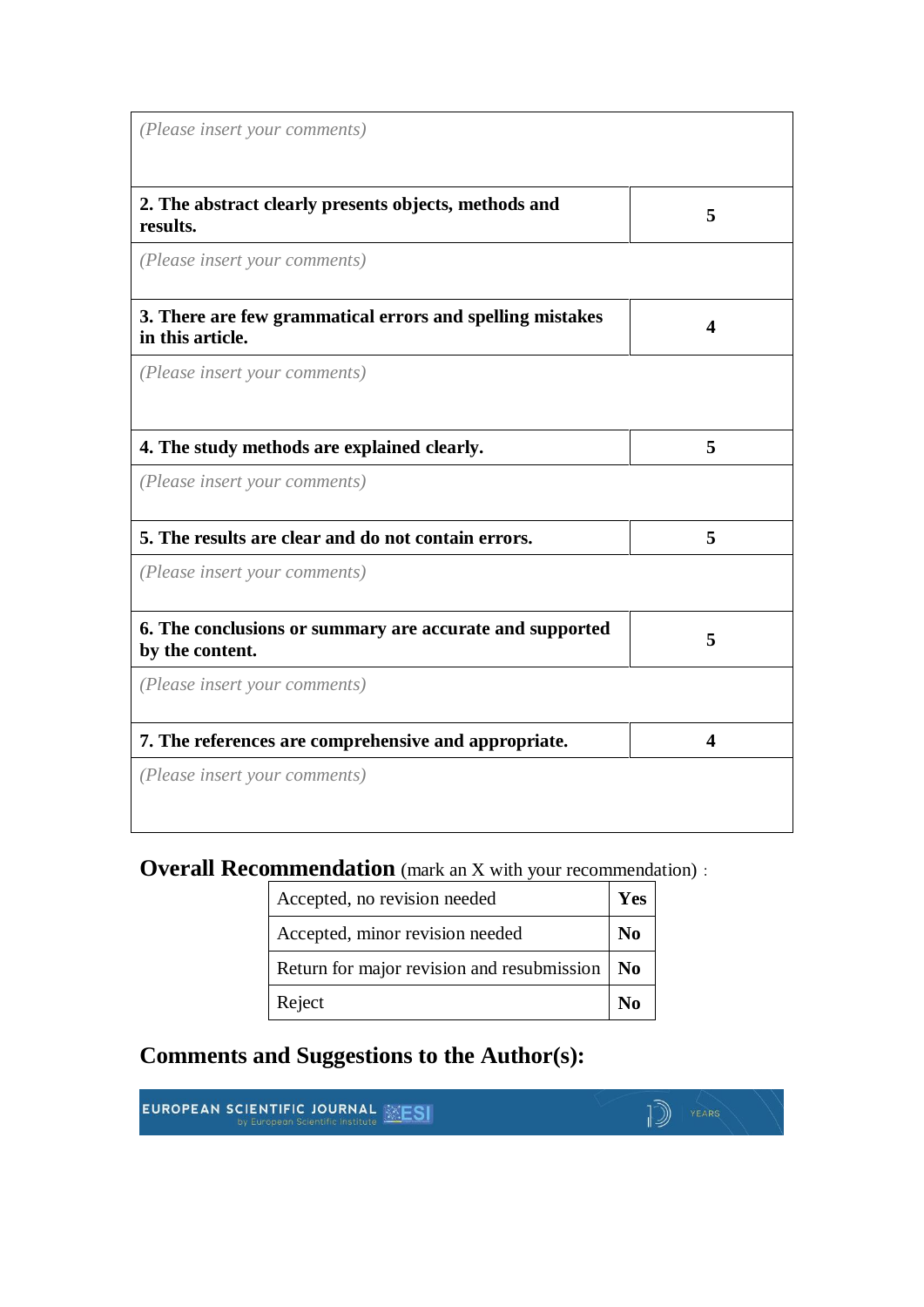This form is designed to summarize the manuscript peer review that you have completed and to ensure that you have considered all appropriate criteria in your review. Your review should provide a clear statement, to the authors and editors, of the modifications necessary before the paper can be published or the specific reasons for rejection.

Please respond within the appointed time so that we can give the authors timely responses and feedback.

NOTE: ESJ promotes peer review procedure based on scientific validity and technical quality of the paper (not perceived the impact). You are also not required to do proofreading of the paper. It could be recommended as part of the revision.

*ESJ editorial office would like to express its special gratitude for your time and efforts. Our editorial team is a substantial reason that stands ESJ out from the crowd!*

| <b>Reviewer Name: ATADE</b>                                 |                                                                                                 |
|-------------------------------------------------------------|-------------------------------------------------------------------------------------------------|
| University/Country: Université de Parakou/ Bénin            |                                                                                                 |
| Manuscript<br>Date<br>Septembre 2021                        | Received:6   Date Review<br>Submitted:<br>-08<br>Report<br>Septembre 2021                       |
| Tthérapeutiques dans un Hôpital de Zone Rurale au Togo      | Manuscript Title: Complications des Mastites Puerpérales : Aspects cliniques et                 |
| ESJ Manuscript Number: 31.08.2021                           |                                                                                                 |
| You agree your name is revealed to the author of the paper: | Yes                                                                                             |
| paper: Yes                                                  | You approve, your name as a reviewer of this paper, is available in the "review history" of the |

You approve, this review report is available in the "review history" of the paper: Yes

#### **Evaluation Criteria:**

| <i><b>Questions</b></i>                                                                             | <b>Rating Result</b><br>[Poor] $1-5$ [Excellent] |
|-----------------------------------------------------------------------------------------------------|--------------------------------------------------|
| 1. The title is clear and it is adequate to the content of the<br>article.                          | $\mathbf{2}$                                     |
| (Please insert your comments)                                                                       |                                                  |
| Il faut completer les aspects évolutifs et préciser l'hopital dans lequel l'étude a<br>été réalisée |                                                  |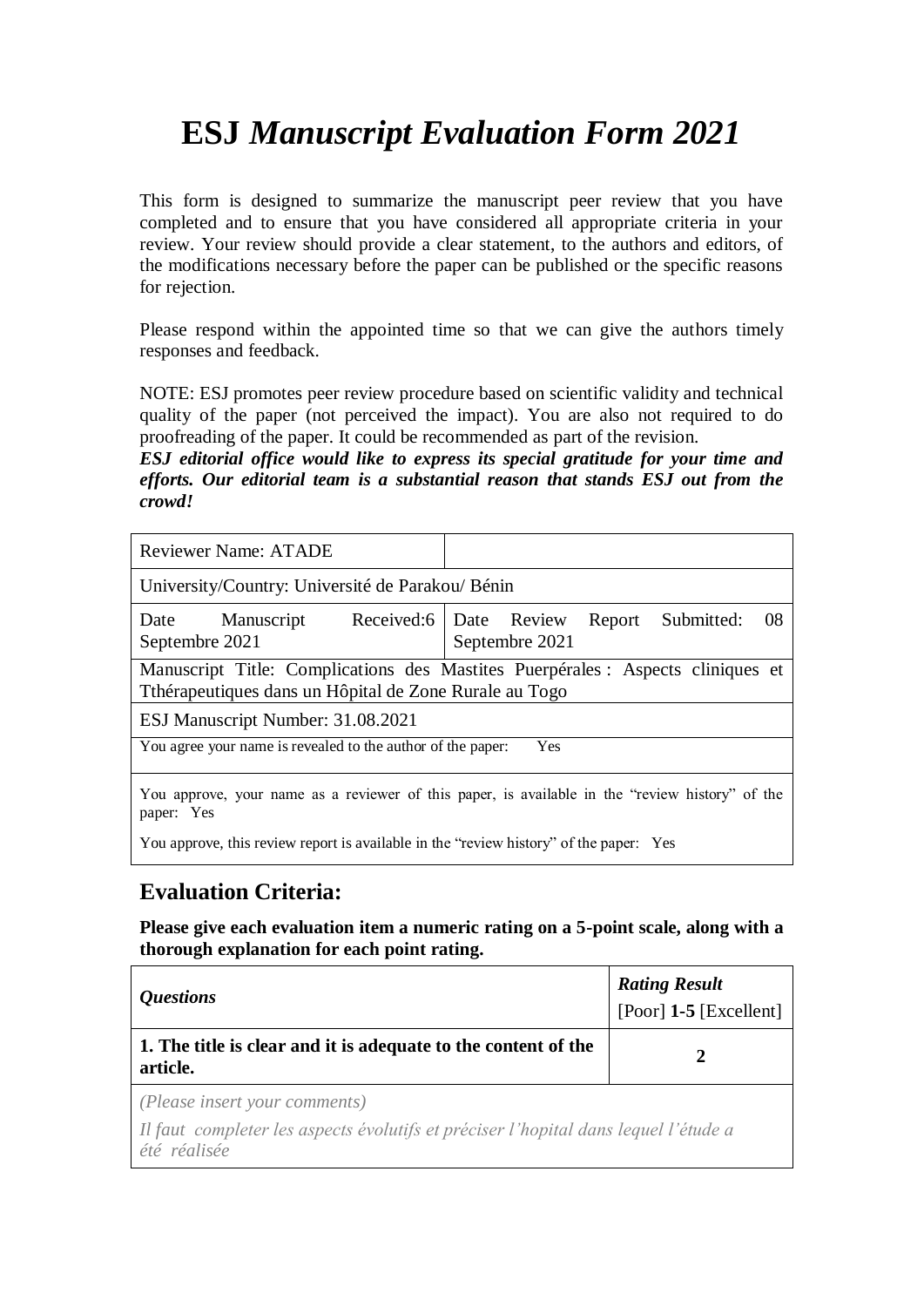| 2. The abstract clearly presents objects, methods and<br>results.                                                                                                                                                                                                             | 4            |
|-------------------------------------------------------------------------------------------------------------------------------------------------------------------------------------------------------------------------------------------------------------------------------|--------------|
| (Please insert your comments)l'abstract doit etre débutée par une introduction                                                                                                                                                                                                |              |
| 3. There are few grammatical errors and spelling<br>mistakes in this article.                                                                                                                                                                                                 | 4            |
| (Please insert your comments) Nous avons noté très peu d'erreurs grammaticales                                                                                                                                                                                                |              |
|                                                                                                                                                                                                                                                                               |              |
| 4. The study methods are explained clearly.                                                                                                                                                                                                                                   | $\mathbf{1}$ |
| (Please insert your comments)                                                                                                                                                                                                                                                 |              |
| La méthode doit etre revue en précisant les critères d'exclusion s'il y en a, le<br>mode de recrutement des patients, l'échantillonage, l'utilisation ou non d'une<br>fiche d'enquete pour collecter les variables etc<br>5. The results are clear and do not contain errors. | 3            |
| (Please insert your comments) La rubrique manque de chiffres et de precisions.<br>Certaines données sont exposées dans la discussion alors que les résultats n'en<br>parelent pas.                                                                                            |              |
| 6. The conclusions or summary are accurate and<br>supported by the content.                                                                                                                                                                                                   | 4            |
| (Please insert your comments)                                                                                                                                                                                                                                                 |              |
| 7. The references are comprehensive and appropriate.                                                                                                                                                                                                                          | 5            |

| Accepted, no revision needed               |  |
|--------------------------------------------|--|
| Accepted, minor revision needed            |  |
| Return for major revision and resubmission |  |
| Reject                                     |  |

### **Comments and Suggestions to the Author(s):**

Il s'agit d'un sujet très interessant qui met en exergue les réalités africaines en matière de pathologies mammaires puerpérales. L'auteur devra apporté plus de precisions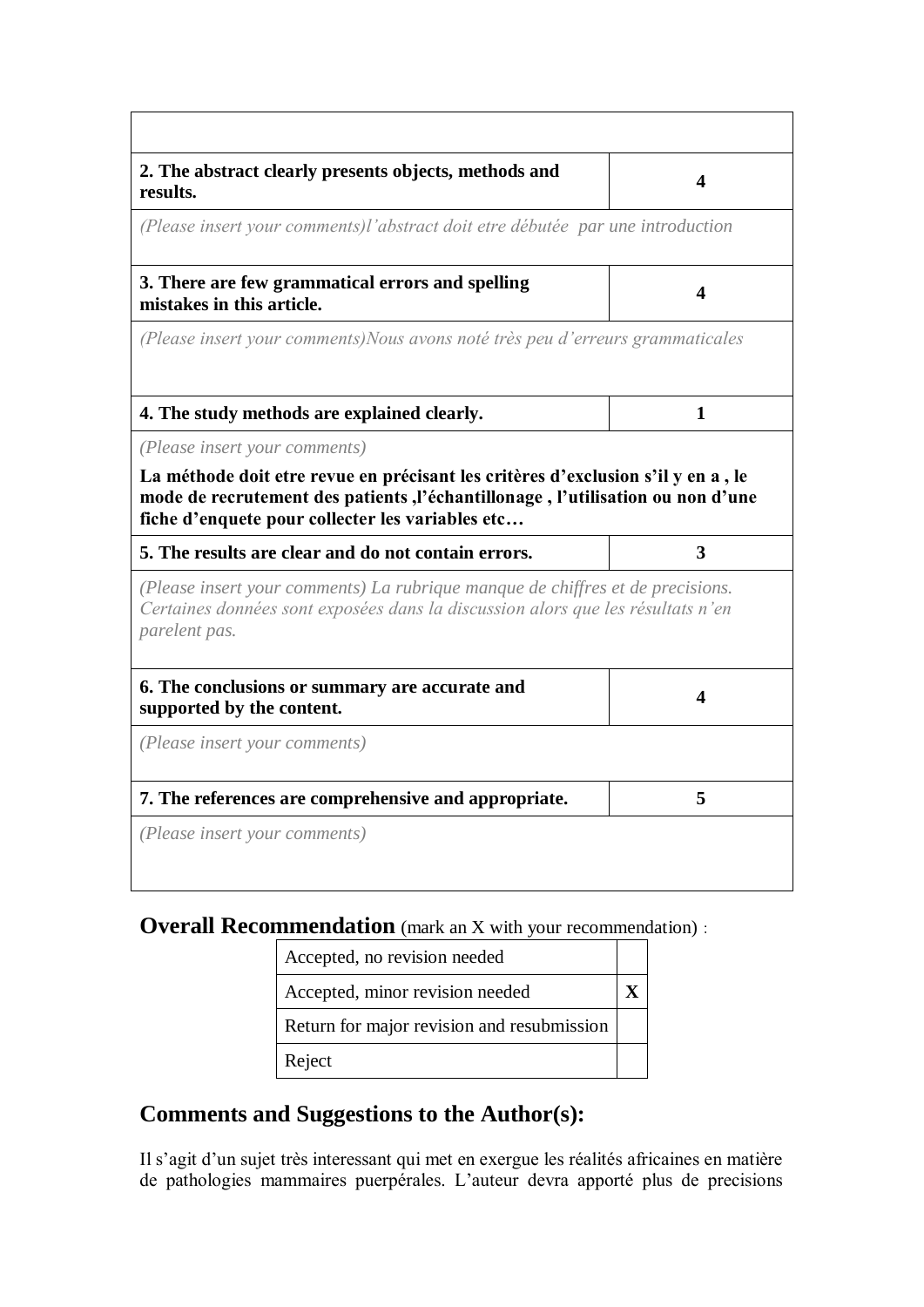dans la méthologie, des chiffres et pourcentages dans les résultats pour parfaire son manuscrit

 $\sqrt{2}$   $\sqrt{2}$ 

EUROPEAN SCIENTIFIC JOURNAL **EXESI**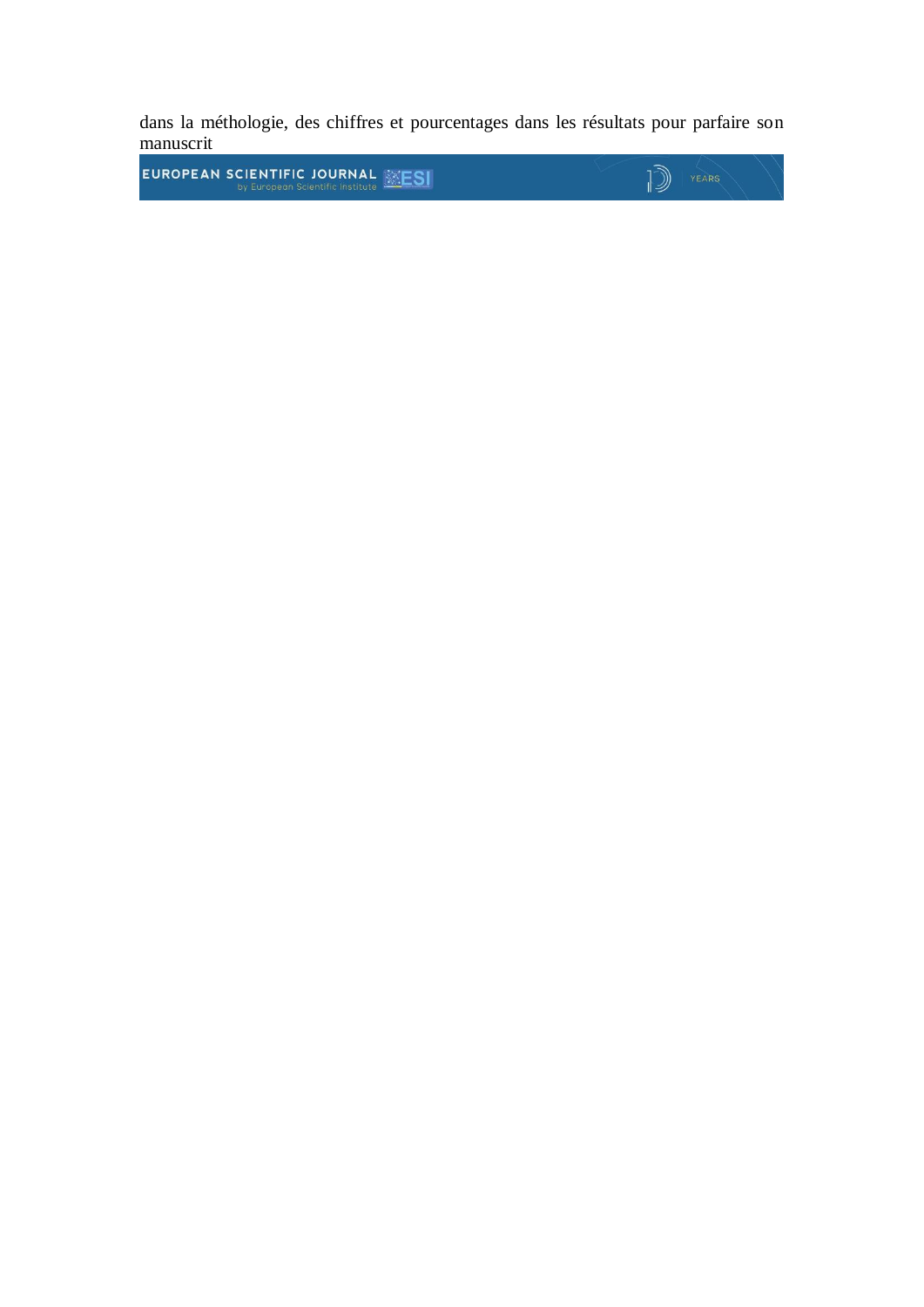This form is designed to summarize the manuscript peer review that you have completed and to ensure that you have considered all appropriate criteria in your review. Your review should provide a clear statement, to the authors and editors, of the modifications necessary before the paper can be published or the specific reasons for rejection.

Please respond within the appointed time so that we can give the authors timely responses and feedback.

NOTE: ESJ promotes peer review procedure based on scientific validity and technical quality of the paper (not perceived the impact). You are also not required to do proofreading of the paper. It could be recommended as part of the revision.

*ESJ editorial office would like to express its special gratitude for your time and efforts. Our editorial team is a substantial reason that stands ESJ out from the crowd!*

| Date Manuscript Received: 6/09/21                           | Date Review Report Submitted: 14/09/21                                                          |
|-------------------------------------------------------------|-------------------------------------------------------------------------------------------------|
| thérapeutiques dans un hopital de zone rurale au Togo       | Manuscript Title: complications des mastites puerpérales : aspects cliniques et                 |
| ESJ Manuscript Number: 0831/21                              |                                                                                                 |
| You agree your name is revealed to the author of the paper: | Yes/No: No                                                                                      |
| paper: Yes/No: Yes                                          | You approve, your name as a reviewer of this paper, is available in the "review history" of the |

You approve, this review report is available in the "review history" of the paper: Yes/No: Yes

#### **Evaluation Criteria:**

| <i><b>Questions</b></i>                                                    | <b>Rating Result</b><br>[Poor] $1-5$<br>[Excellent] |
|----------------------------------------------------------------------------|-----------------------------------------------------|
| 1. The title is clear and it is adequate to the content of the<br>article. | 5                                                   |
| (Please insert your comments)                                              |                                                     |
| 2. The abstract clearly presents objects, methods and<br>results.          | 4                                                   |